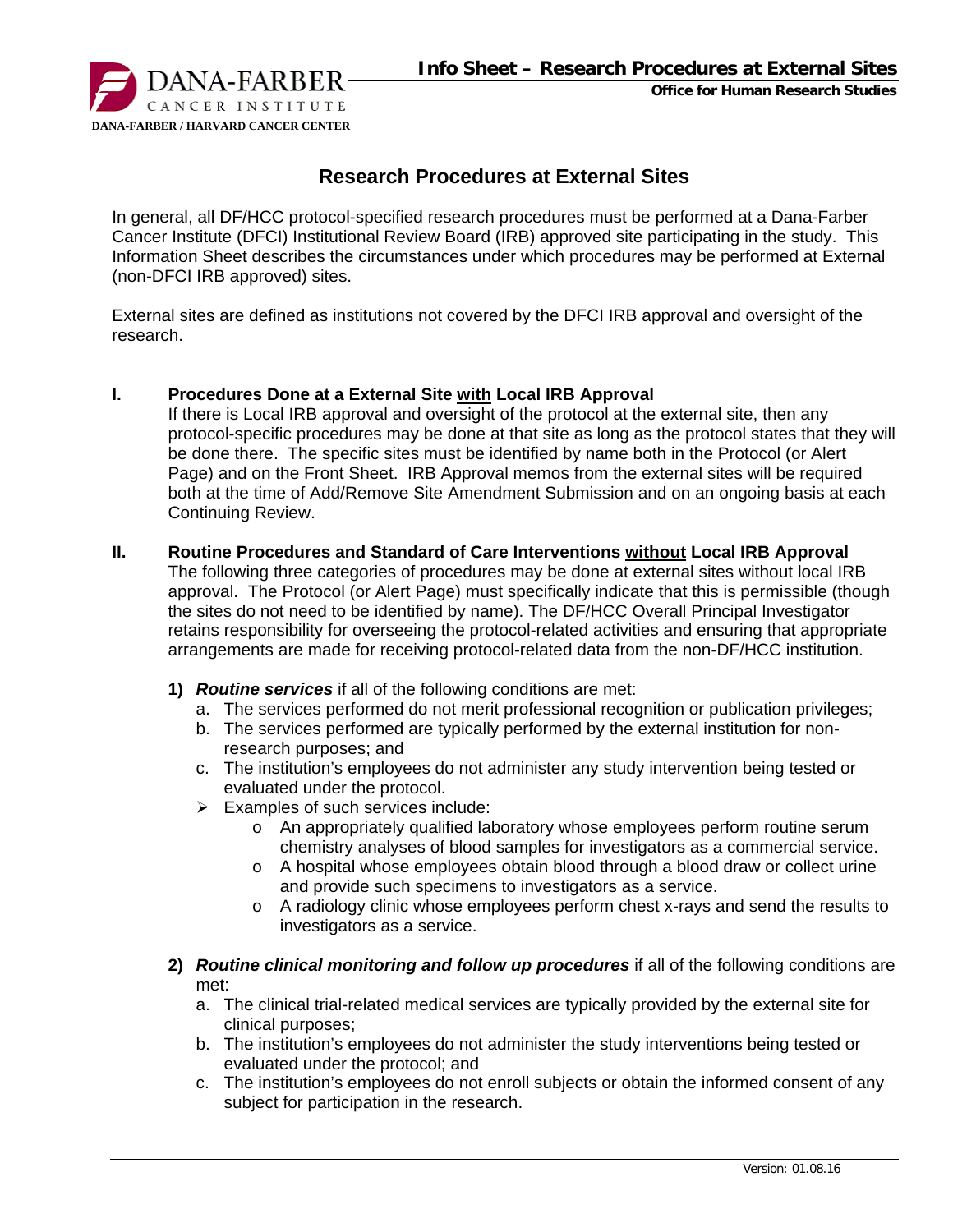- $\triangleright$  Examples of such services include:
	- o Obtaining medical history
	- o Performing physical examinations
	- o Assessing adverse events
	- o Performing blood tests
	- o Performing chest x-rays or CT scans
- **3)** *Administration of approved "standard of care" interventions* that are not specifically dictated in the protocol or under evaluation (i.e., the protocol does not specifically dictate the doses, dose modifications, etc.)
	- Examples of "standard of care" interventions include:
		- o Any chemotherapy where the doses being administered and dose modifications are per the pharmaceutical drug label.
		- o Any radiation therapy where the schedule of fractions are typically given by those institutions for non-research purposes.
		- o Any surgical procedure where the procedure itself is not an intervention done for research purposes.
	- Examples of interventions which are **NOT** considered "standard of care" include:
		- $\circ$  The administration of any approved drug regimen where the regimen (which could be standard of care) is being compared with an investigational intervention (e.g., Phase 3 studies).
		- o An approved drug is being administered off label and per protocol.
		- o Radiation therapy where the schedule of fractions are specifically defined by the protocol for research purposes and evaluation.

**Note:** In order to administer interventions which are NOT standard of care at external sites, please see the options described below.

### **III. One-Time or Short Term Administration of Non-Standard of Care Study Interventions**

The study team may request DFCI IRB approval for a study intervention being tested or evaluated under the protocol to be administered at an external site on a one-time or short term basis. This exception is intended to be used when, for example, an oncologist at a non-DF/HCC institution administers chemotherapy to a participant as part of a study because the participant unexpectedly goes out of town.

In order to obtain IRB approval for administration of the study intervention, the study team must submit a Deviation Request to OHRS.

The study team must verify that all of the following conditions are met:

- a. The DF/HCC investigator determines that it would be in the participant's best interest to receive the study intervention;
- b. The non-DF/HCC institution's employees do not enroll subjects or obtain the informed consent of any subject for participation in the research;
- c. The DF/HCC investigator will retain responsibility for:
	- i. Overseeing protocol-related activities;
	- ii. Ensuring the study interventions are administered in accordance with the IRBapproved protocol; and
	- iii. Ensuring appropriate arrangements are made for reporting protocol-related data to investigators at DF/HCC, including the reporting of safety monitoring data and adverse events as required under the IRB-approved protocol.